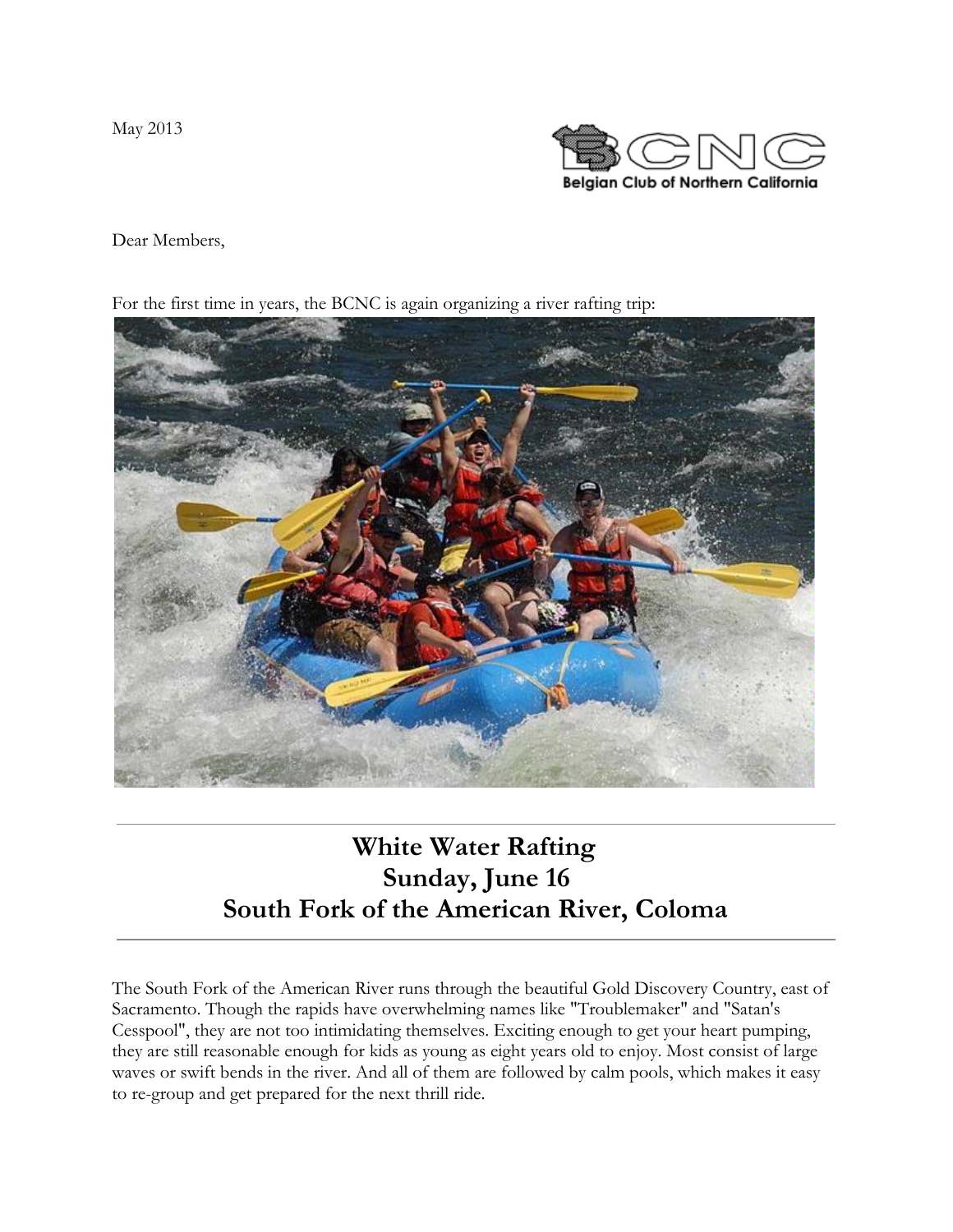The South Fork allows lots of time for joviality with your friends and family. Water fights are legendary on the South Fork. And if it's always been your dream to swim in a river, you'll have time for that too.

We will be using paddle rafts (as in the picture) where each guest and the professional guide have a paddle and navigate the river, working as a coordinated team. The river starts off quietly with only Class II rapids so there's lots of time to practice with the guide before we dive into the "Gorge" and the Class III rapids after lunch.

**Date**: Sunday, June 16. Yes, that is Father's Day! But what better present to give a dad than to go rafting on a wild river with the family...

**Cost:** \$116 per person. With government use fee, that comes to \$125.28 per person. Lunch and drinks are included.

**Registration and Payment online only.** Please go to our website [www.bcnc.com](http://www.google.com/url?q=http%3A%2F%2Fwww.bcnc.com%2F&sa=D&sntz=1&usg=AFQjCNHz6-yDf_a-cSKoewnTBFqZL6HhNA) and select the River Rafting event. You can pay by credit card or Paypal. Please allow for a couple of days for us to let you know if there is still space available. If we're full and you have paid already, you will be reimbursed.

**Deadline to register:** you can register until the day before the event but there is a high risk that the river is fully booked towards the end as this is prime season for rafting. So we encourage you to sign up early.

**Where:** All Outdoors River Rafting 1026 Lotus Road, Lotus, CA 95651 This is very close to the Marshall Gold Discovery Park in Coloma.

Traveling east from the Bay Area and from Sacramento on Hwy 50:

Take the North Shingle Rd/Mother Lode Dr. Exit # 37 (also called Ponderosa Rd), just after Cameron Park. Turn left over the freeway and take the first right onto North Shingle Rd (after 4.5 miles it becomes Lotus Rd). Travel 10.5 miles until you get to the first stop sign at Bassi Rd.

To get to the All-Outdoors River Center continue straight on Lotus Rd. after the stop sign at Bassi Rd. The entrance to our River Center is the second driveway on the left after the River Store. The entrance is marked by a wooden sign and a metal sculpture of a school of fish. Park in the parking area and sign in at the All-Outdoors check-in area under the large oak tree.

We meet at this location at 11:15 am sharp. If you're too late, the boat(s) might have left! Count on a 3 hour drive from San Francisco and the South Bay, a bit less from the East Bay.

**Logistics**: for more information regarding the rafting, the location and what to bring, go to [http://aorafting.com/river/south-fork-american/trip-details.htm](http://www.google.com/url?q=http%3A%2F%2Faorafting.com%2Friver%2Fsouth-fork-american%2Ftrip-details.htm&sa=D&sntz=1&usg=AFQjCNHzKUUQ3tPadAtvI3Kn5aAJDMtfKg)

#### **What's Included**

- Professional Guide, instruction, and equipment
- Delicious fresh lunch